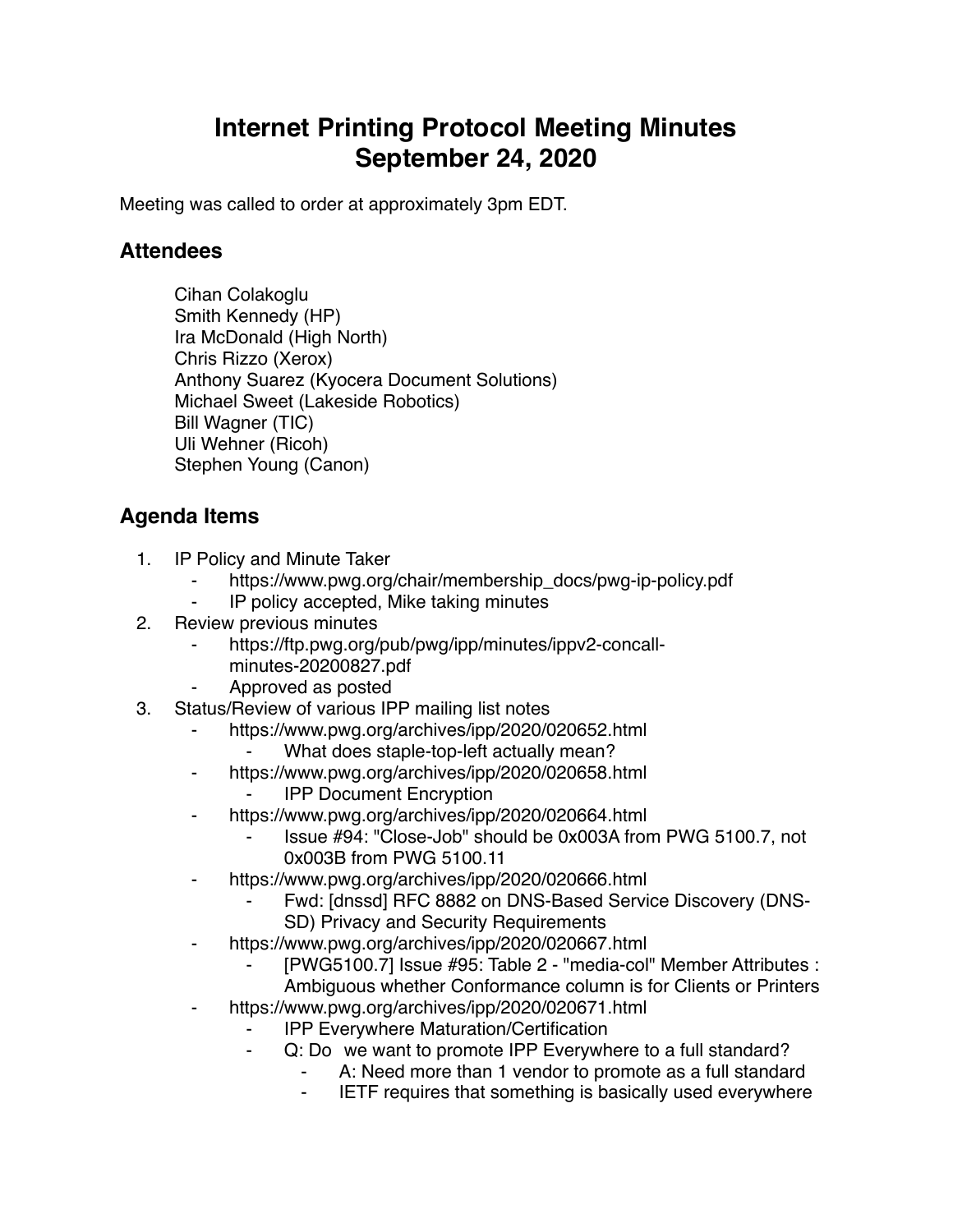- Also discussion about specific features and tests to confirm they work
- How to help improve awareness of when IPP Everywhere is being used like "IPP Everywhere" in the make and model string, as CUPS does, or maybe some sort of frame or indicator with the printer's icon, or ???
- Q: How to defer publishing results?
	- ⁃ A: See thread
- Q: How to hide identity of submitter?
	- ⁃ A: See thread
- Continue discussion on the mailing list thread...
- 4. Status of AMSC and ISO liaisons w/ PWG (Paul)
	- ⁃ https://ftp.pwg.org/pub/pwg/general/sc/pwg-sc-call-minutes-20200824.htm
	- ⁃ https://ftp.pwg.org/pub/pwg/general/sc/pwg-sc-call-minutes-20200908.htm
	- ⁃ https://ftp.pwg.org/pub/pwg/general/sc/pwg-sc-call-minutes-20200921.htm
	- See PWG Steering Committee minutes from 08/24/20, 09/08/20, 09/21/20
- 5. Status of PWG and IPP WG Formal Approvals and Last Calls (All)
	- ⁃ IPP Everywhere v1.1 Printer Self-Certification Tools Update 1 (Mike)
		- ⁃ https://www.pwg.org/archives/ipp/2020/020589.html
		- ⁃ https://www.pwg.org/archives/ipp/2020/020590.html
		- https://www.pwg.org/archives/ipp/2020/020668.html
		- ⁃ PWG status PWG Virtual F2F on 18 August 2020 v1.0 Tools approved
		- ⁃ IPP Everywhere v1.1 Self-Cert Tools under development and testing
		- Schedule Final IPP Everywhere v1.1 Self-Cert Tools in Q4 2020
	- Job Accounting for IPP v1.0 (Mike)
		- ⁃ https://ftp.pwg.org/pub/pwg/ipp/wd/wd-ippaccounting10-20200827 rev.pdf
		- ⁃ Stable draft for a Best Practice
		- PWG review at PWG Virtual F2F on 18 August 2020
		- ⁃ IPP WG Last Call started 09/16/20 ends 10/07/20
			- Schedule PWG Last Call in Q4 2020
- 6. Status of Updates to IPP System Service / INFRA for Cloud (Cihan, Mike)
	- ⁃ https://www.pwg.org/archives/ipp/2020/020540.html
	- ⁃ https://ftp.pwg.org/pub/pwg/ipp/minutes/ippv2-f2f-minutes-20200506.pdf
	- ⁃ Cihan plans to continue PWG participation as an individual
	- Cihan hopes to have updates before the next conference call
	- Schedule IPP Registration in Q4 2020 / Q1 2021
- 7. Review of IPP Enterprise Printing Ext v2.0 (Smith)
	- ⁃ https://ftp.pwg.org/pub/pwg/ipp/wd/wd-ippepx20-20200826-rev.pdf
	- ⁃ Interim draft for a Candidate Standard
	- IPP WG review on 08/27/20 stopped at section 6.4.6
	- Schedule Prototype draft in Q1 2021
	- ⁃ Section 6.4.4:
		- Don't allow empty password? For future discussion
	- Section 6.4.7: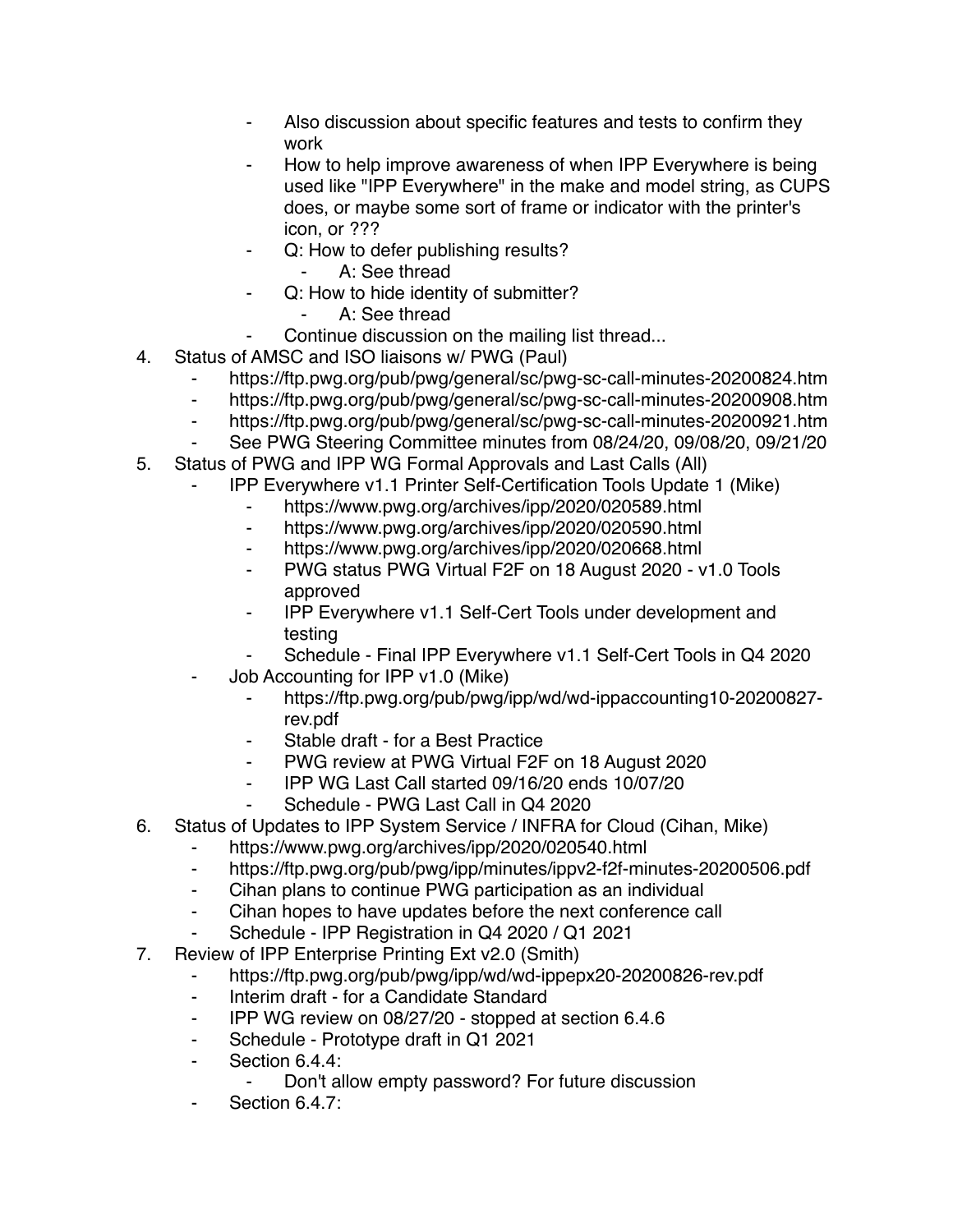- Mention that a value of 0 means that job-password is supported but currently administratively disabled.
- Section 6.4.14: Lists instead of provides
- Global: Ensure xxx-supported uses indicates (boolean/integer/ rangeOfInteger) or lists (1setOf syntax), xxx-default uses provides
- Section 6.4.15: Lists instead of provides, job-storage-disposition instead of job-storage-access
- Section 6.4.16: Lists instead of provides
- Global: Use "lists the Printer's supported keywords" as the sentence construction instead of "the supported values of ..."
- Section 6.4.17: "and lists the PRINTER'S supported member ..."
- **Section 6.4.19:** 
	- ⁃ "indicates the range of values"
	- Maybe include discussion of no xxx-default attribute here, or is it already in 6.2.4?
	- Because it can't be defaulted and cannot be specified with a value of 0, there is no need for the value 0.
- Section 6.4.21: Fix last sentence (passive voice, ick), maybe just "Printers SHOULD NOT implement this attribute."
- ⁃ Section 6.4.x: Remove the normative connectors ("Printers that support Foo MUST support this attribute") from the DEPRECATED attributes
- ⁃ Drop section 6.4.23: was moved to 5100.7
- Stopped at the end of section 6
- 1. Status of recent IPP Wiki Pages (Mike)
	- https://github.com/istopwg/ippsample/wiki/IPP-Everywhere-Value-Proposition-Discussion-Points
	- **IPP Everywhere Value Proposition Discussion Points**
	- PWG discussion at PWG Virtual F2F on 08/18/20
- 2. Status of various IPP documents (All)
	- ⁃ IPP Encrypted Jobs and Documents v1.0 (Mike/Smith)
		- ⁃ https://ftp.pwg.org/pub/pwg/ipp/wd/wd-ipptrustnoone10-20200218 rev.pdf
		- Prototype draft for a Candidate Standard
		- ⁃ PWG review at PWG Virtual F2F on 19 August 2020
		- ⁃ Smith notes that HP prototyping may be delayed until Spring 2021
		- Way forward?
		- Schedule Stable draft in Q4 2020 / Q1 2021
	- **IPP Production Printing Ext v2.0 (Mike)** 
		- ⁃ https://ftp.pwg.org/pub/pwg/ipp/wd/wd-ippppx20-20200429-rev.pdf
		- ⁃ Prototype draft for a Candidate Standard
		- ⁃ PWG review at PWG Virtual F2F on 20 August 2020
		- ⁃ Just waiting on prototyping in ippsample
		- Mike to post updated draft with new "imposition-template" keywords
		- Schedule Stable draft in Q4 2020 / Q1 2021
	- **IPP Driverless Printing Extensions v2.0 (Smith)** 
		- https://ftp.pwg.org/pub/pwg/ipp/wd-ippnodriver20-20200204-rev.pdf
		- Interim draft for a Candidate Standard